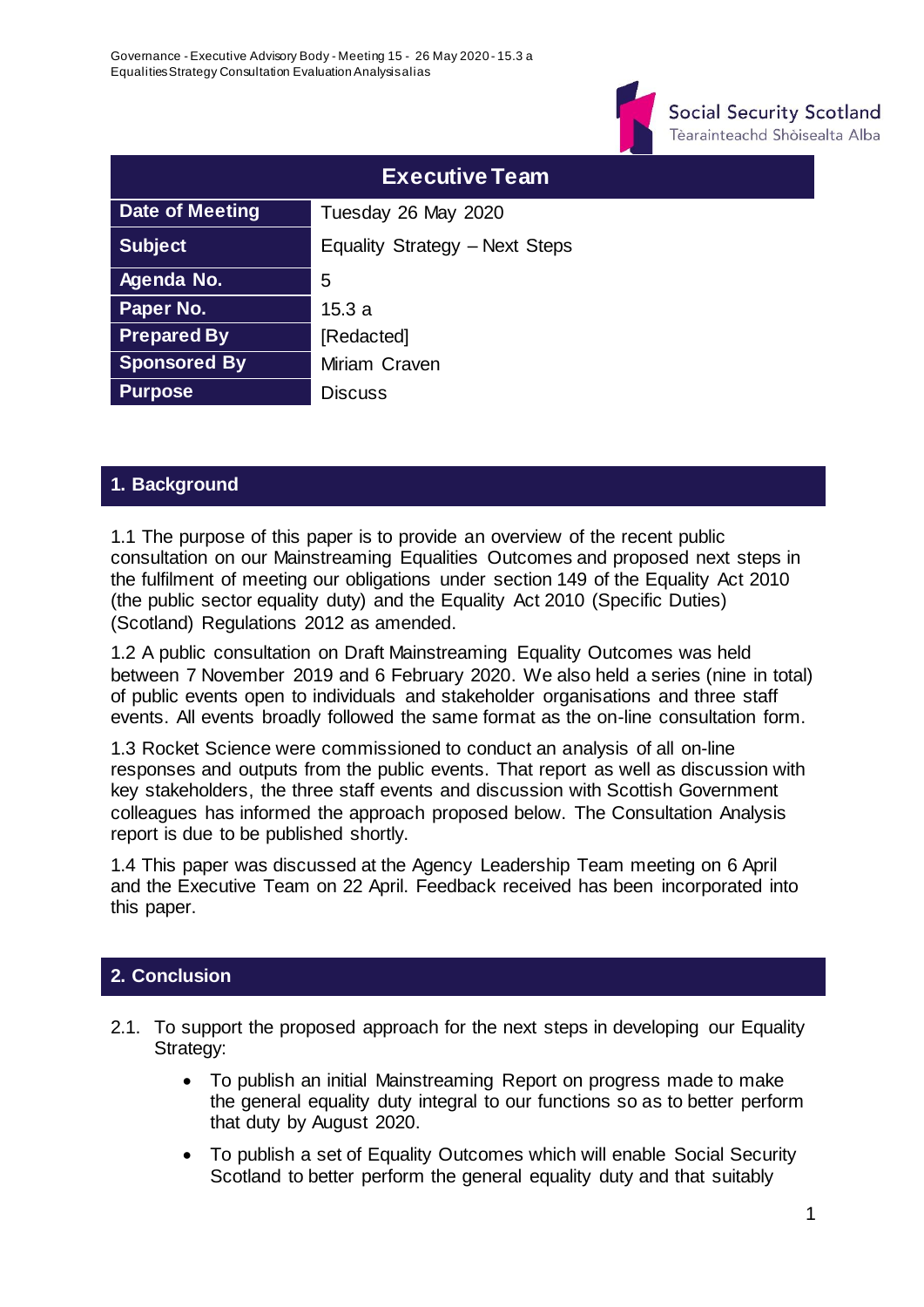

demonstrate the ambition we and our stakeholders have for us to be an exemplar public body.

 To support establishment of two Equalities Networks, membership and purpose detailed below. Draft Terms of Reference available.

2.2 Our approach will address a common criticism made by key stakeholders as to how public bodies link available data to the monitoring of progress. As detailed below, we will make more explicit use of available data in the re-writing of the specific outcomes, the on-going monitoring and challenge via the feedback from the Networks and utilising a more engaging style when publishing the required data on our new website.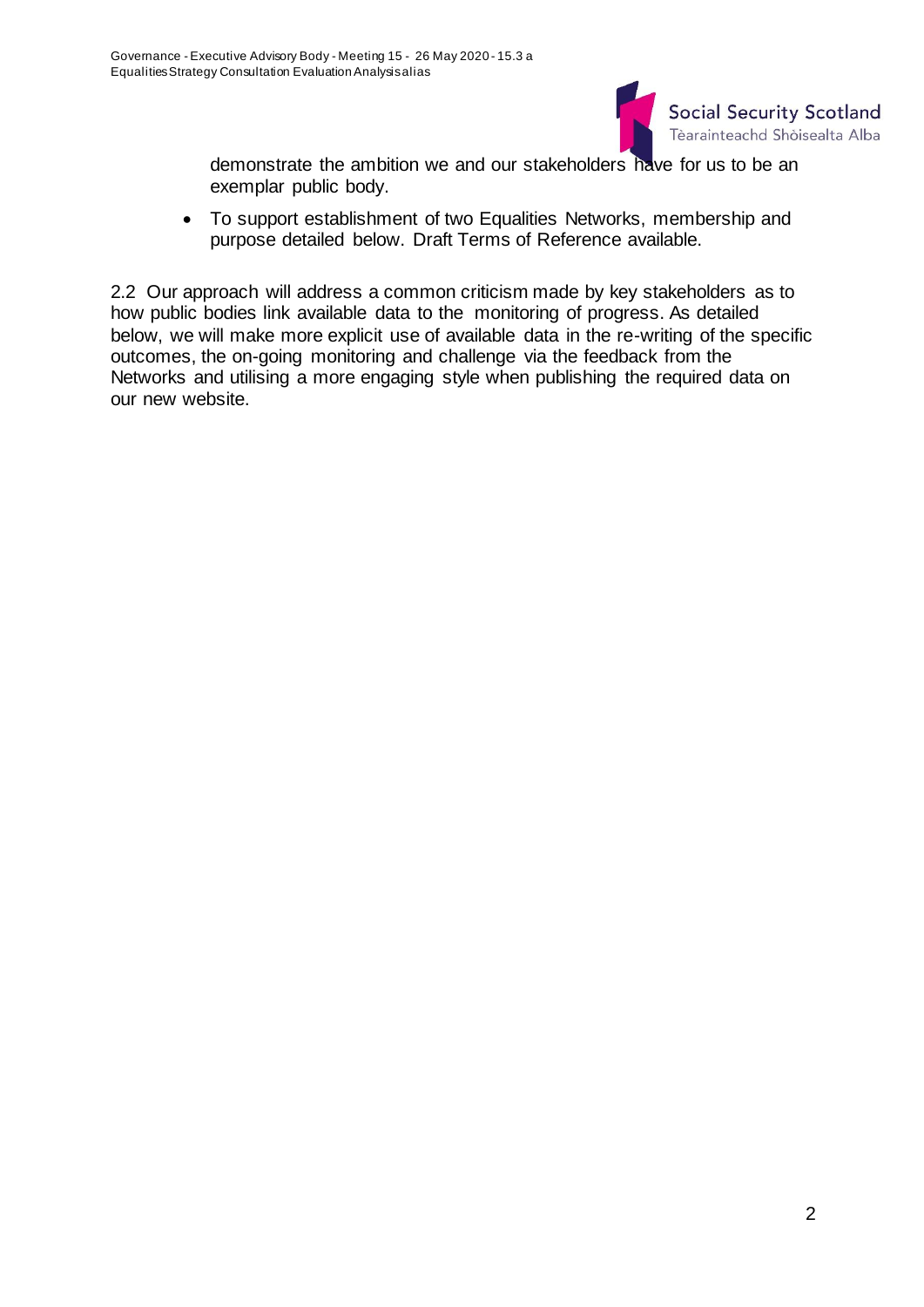

# **Link to Corporate Objectives**

| <b>Strategic Objective</b>      | <b>Contribution</b>                                         |  |
|---------------------------------|-------------------------------------------------------------|--|
|                                 |                                                             |  |
| Dignity, fairness and           | The approach proposed will support our people to keep our   |  |
| respect                         | values at the centre of our way of working.                 |  |
|                                 |                                                             |  |
| Delivering a service with       |                                                             |  |
| dignity, fairness and respect   |                                                             |  |
| at its core.                    |                                                             |  |
| <b>Equality and tackling</b>    | The development of Social Security Scotland's Equality      |  |
| poverty                         | Strategy is one of the actions we will undertake to achieve |  |
|                                 | this strategic objective.                                   |  |
| Promoting equality and          |                                                             |  |
| tackling poverty.               |                                                             |  |
| <b>Efficiency and alignment</b> |                                                             |  |
|                                 |                                                             |  |
| Ensuring efficiency and         |                                                             |  |
| aligning our activities with    |                                                             |  |
| wider public sector for the     |                                                             |  |
| benefit of the people we        |                                                             |  |
| serve.                          |                                                             |  |
| Economy, society and            |                                                             |  |
| environment                     |                                                             |  |
|                                 |                                                             |  |
| Contributing to our             |                                                             |  |
| economy, society and            |                                                             |  |
| protection of our               |                                                             |  |
| environment.                    |                                                             |  |

#### **Impact Assessment**

With the first report we will include the initial analysis of our Equality Monitoring and Feedback Form completed by clients and the workforce diversity statistics. (initial report was published on 31 March). This information will be vital as we undertake Equality Impact Assessments across the organisation.

While an Equality Impact Assessment has not been formally undertaken for this strategy, it is expected that they will be carried out to support the actions we take underpinning its delivery as this is where they will have greatest impact.

The Equalities Network (External) we propose will also act as a challenge for future Equality Impact Assessments. Members will have an opportunity to comment on all drafts and have an assurance mechanism to make sure any action identified by them is delivered.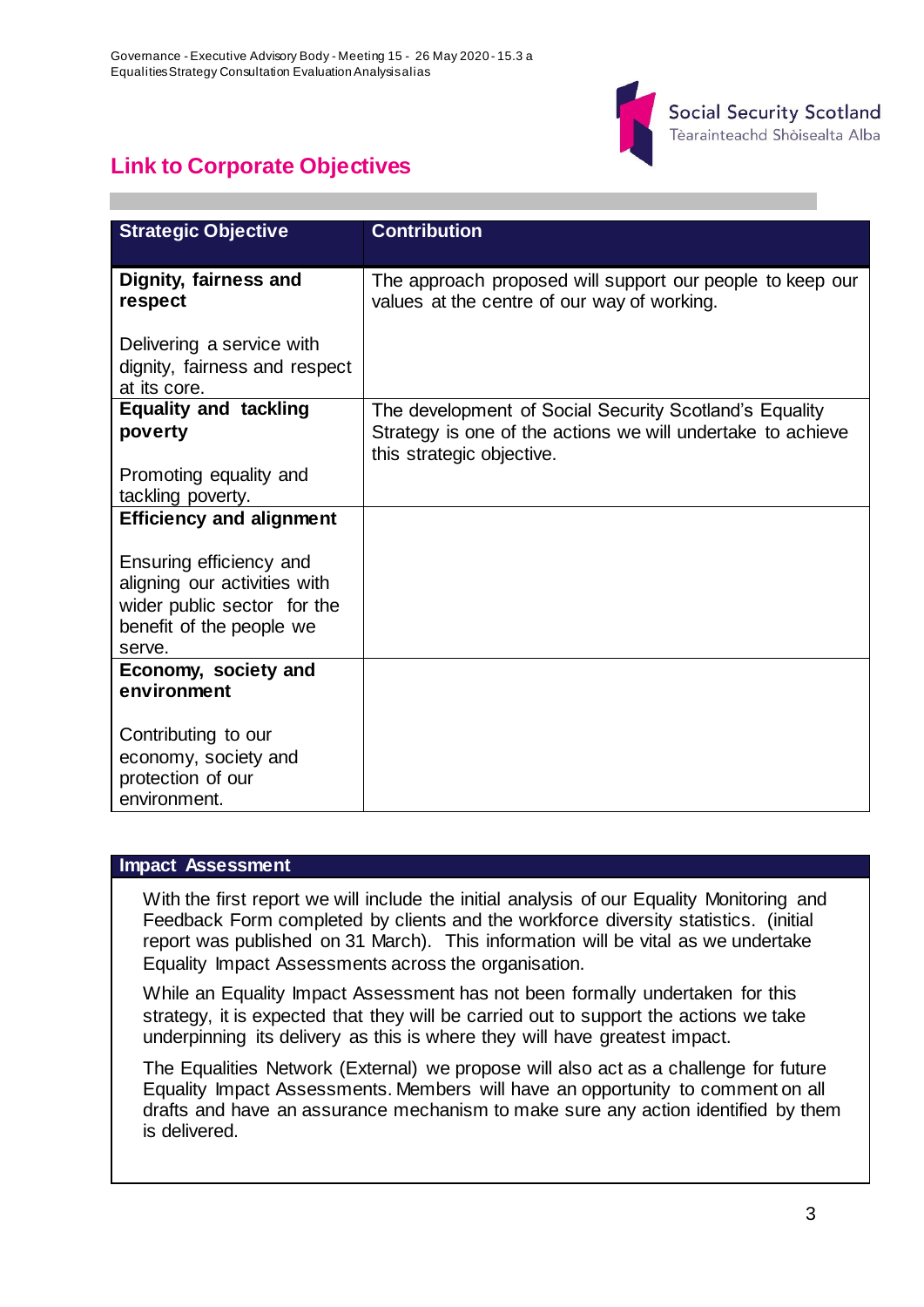

We have also completed an Islands Screening Statement and this will be published alongside the Mainstreaming Report.

| <b>Strategic</b><br>consideration  | Impact                                                                                                                                                                 |
|------------------------------------|------------------------------------------------------------------------------------------------------------------------------------------------------------------------|
| Environment                        |                                                                                                                                                                        |
| Governance                         |                                                                                                                                                                        |
| Data                               |                                                                                                                                                                        |
| Finance                            |                                                                                                                                                                        |
| <b>Staff</b>                       |                                                                                                                                                                        |
| <b>Equalities</b>                  | This proposed approach is key to fulfilment of our Public Sector<br><b>Equality Duty</b>                                                                               |
| <b>Estates</b>                     |                                                                                                                                                                        |
| Communications and<br>Presentation | An engaging, inclusive and transparent presentation of our<br>equalities data, actions and process is critical to our credibility<br>with stakeholders and the public. |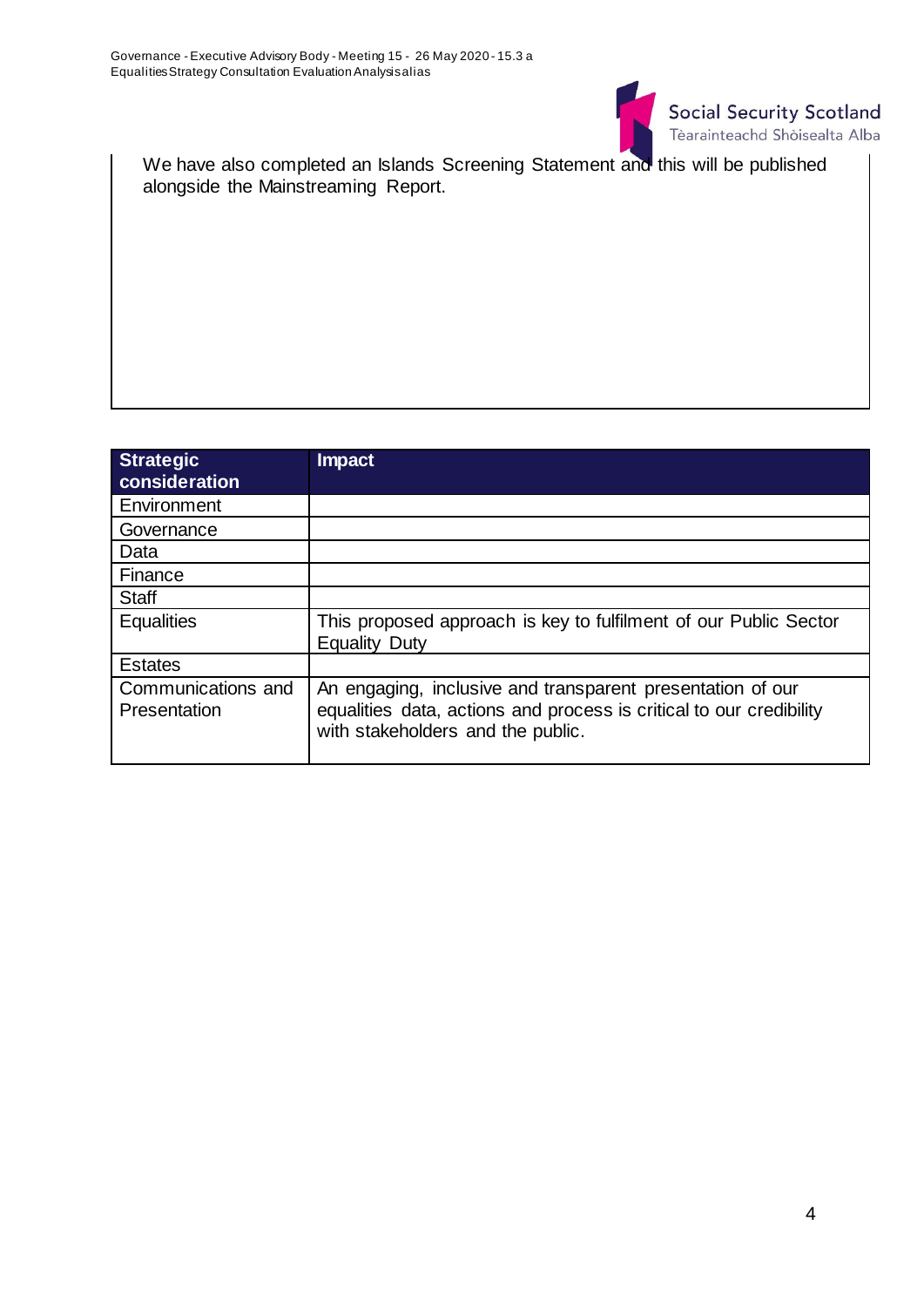

# **Social Security Scotland Equality Strategy – Next Steps**

# **1. Context**

Equality is front and centre of the Social Security (Scotland) Act 2018, and this focus has continued in our approach as we grow and develop as a new Executive Agency. This is clearly demonstrated with Equality and Tackling Poverty as one of our strategic objectives within the Interim Corporate Plan.

In November 2019, it was agreed that we would conduct a public consultation on our draft Mainstreaming Equality approach and set of outcomes.

We expect our first report to be publish later in 2020 with a requirement that progress reports are published every two years thereafter. Our set of equality outcomes is required to be reviewed every four years.

## **2. Strategy Development**

The Corporate Assurance function has been leading on the organisations corporate response to equality related matters and formulating our strategic approach. To inform our initial response we established an Internal Equalities Group, undertook an equality event with external stakeholders in Edinburgh and reviewed Experience Panel research. Together, this helped us shape the Draft Equality Outcomes that we agreed would benefit from further public consultation.

A three month public consultation was undertaken and this was supported by nine events for public and stakeholders and three staff workshops (one Dundee, one Glasgow, one Virtual). We also presented at a consultation event hosted by The Alliance, received detailed feedback from an event hosted by Glasgow Disability Alliance and had individual meetings with some key stakeholders.

Rocket Science were commissioned to analyse responses received on-line and from the public events. Eighty-one respondents provided responses to the consultation through standard, non-standard and easy read format. Attendance at the nine public events varied from four to thirty-four, numbers at the staff events varied from four to ten.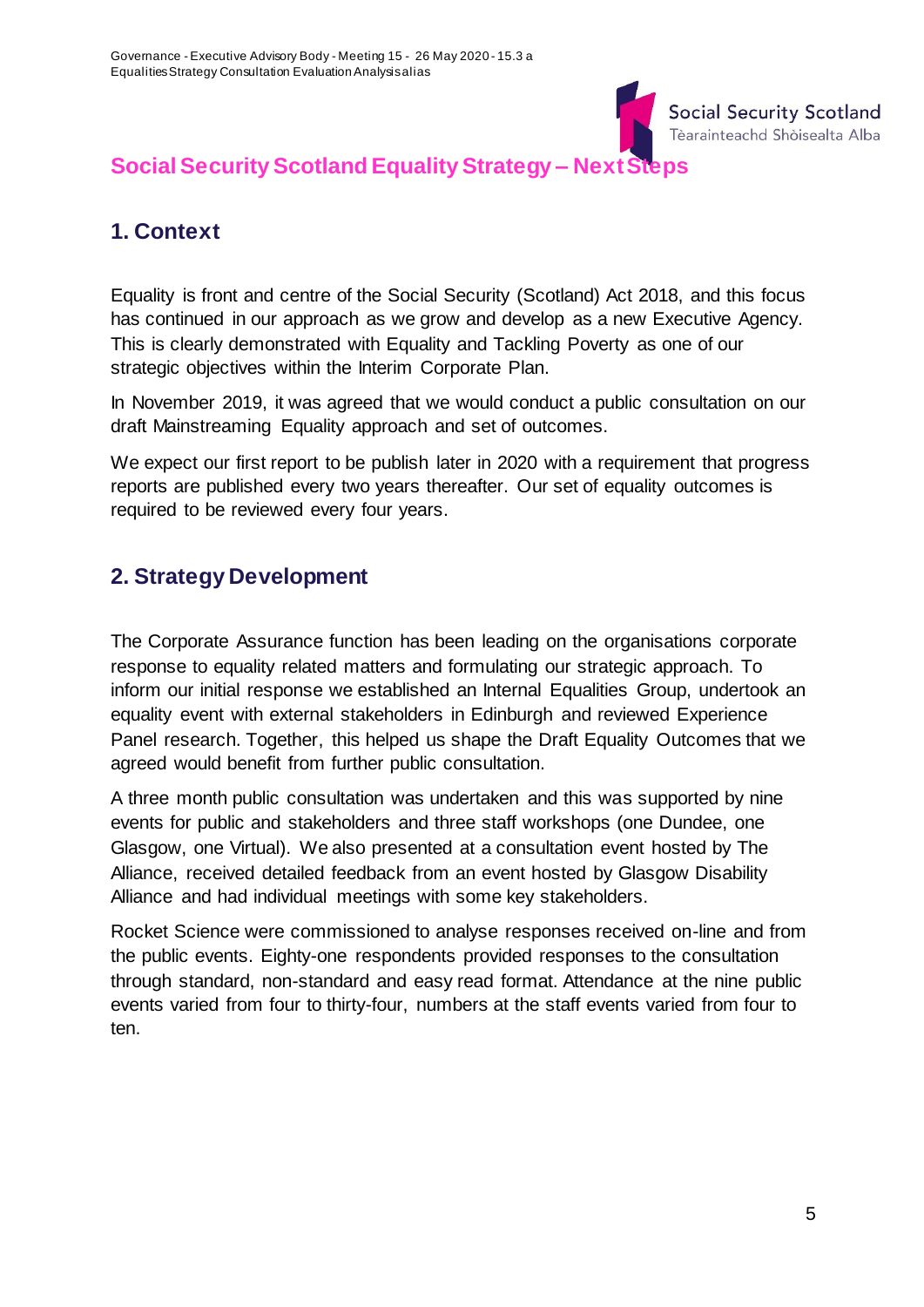

# **3. Meeting our Legislative Requirements**

Under the Equality Act 2010 we have a range of statutory obligations, and this is followed on with specific equality related obligations within the Social Security (Scotland) Act 2018.

The Specific Duties include a requirement to:

- report on mainstreaming the equality duty;
- publish equality outcomes and report progress;
- assess and review policies and practices;
- gather and use employee information;
- use information on members or board members gathered by the Scottish Ministers;
- publish gender pay gap information;
- publish statements on equal pay;
- publish in a manner that is accessible,
- consider award criteria and conditions in relation to public procurement.

Mainstreaming the equality duty has a number of benefits including:

- equality becomes part of the structures, behaviours and culture of an authority
- an authority knows and can demonstrate how, in carrying out its functions, it is promoting equality
- mainstreaming equality contributes to continuous improvement and better performance.

Central to mainstreaming is the gathering and consideration of relevant data. A common criticism of the implementation of the public sector equality duty has been the lack of clear links between data collected and analysed and the reporting on progress and setting and monitoring of specific outcomes.

Our approach is to develop a Social Security Scotland Equality Strategy. This strategy will encompass our mainstreaming actions and progress and a distinct set of equality outcomes appropriate to a new public body that is still growing.

We will make links to the Scottish Government equality outcomes and approach and incorporate those existing actions detailed with specific actions plans. These include actions within the Race Equality Action Plan, the Gypsy/Traveller Action Plan and the Gender Pay Gap Action Plan.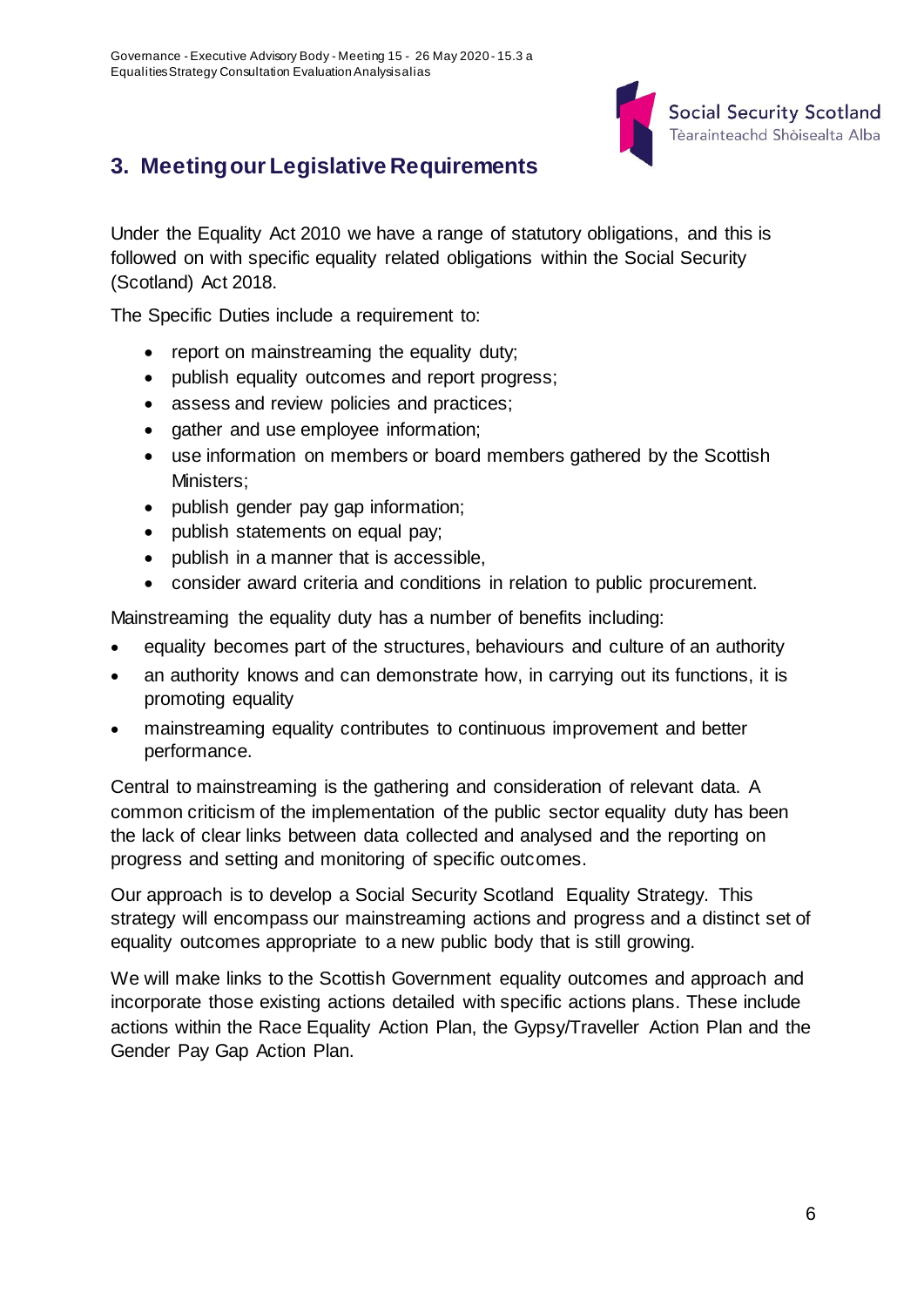

Our Equality outcomes will detail the results we aim to achieve in order to further one or more of the three needs of the general equality duty, to eliminate discrimination, advance equality of opportunity and foster good relations. Overall, our set of Equality Outcomes will state the specific and identifiable improvements we want to achieve for those who experience discrimination and disadvantage. They will apply to our work as an organisation and as a delivery body.

## **4. Feedback**

A full copy of the Rocket Science report is available as a separate attachment. However the feedback received covered general points about our approach alongside specific comments on the wording and detail of the proposed equality outcomes.

## **Ambition – going beyond the protected characteristics**

Overall, there was broad consensus for more focused and ambitious outcomes that go beyond just looking at protected characteristics as defined within the legislation. This includes consideration of the experience of carers, those living in rural and/or island communities and those experiencing poverty or from more disadvantaged socio-economic backgrounds.

There was also a strong view that we need to clearly define the desired impact on people with protected characteristics and even more importantly those who have more than one protected characteristic. This intersectionality is known to have exponential consequences and requires recognition and action particularly as it affects a significant proportion of our current and future clients.

Views of how inclusive and seamless a service is will be determined by a range of indicators including:

- Attitude of staff patience, understanding, communication skills, kindness and empathy
- Knowledge of staff of different communication needs and how they can be met through assistive technology, communication support etc.
- Continuity of support what is the client's experience if their circumstances change e.g. if they move to another local authority area or if they lose information e.g. forgetting an online password
- How comprehensive is the range of communication channels free telephone helplines, easy read materials; BSL support etc. Will all the information supplied to clients be jargon free and written in plain English?

### **Inward and outward facing outcomes**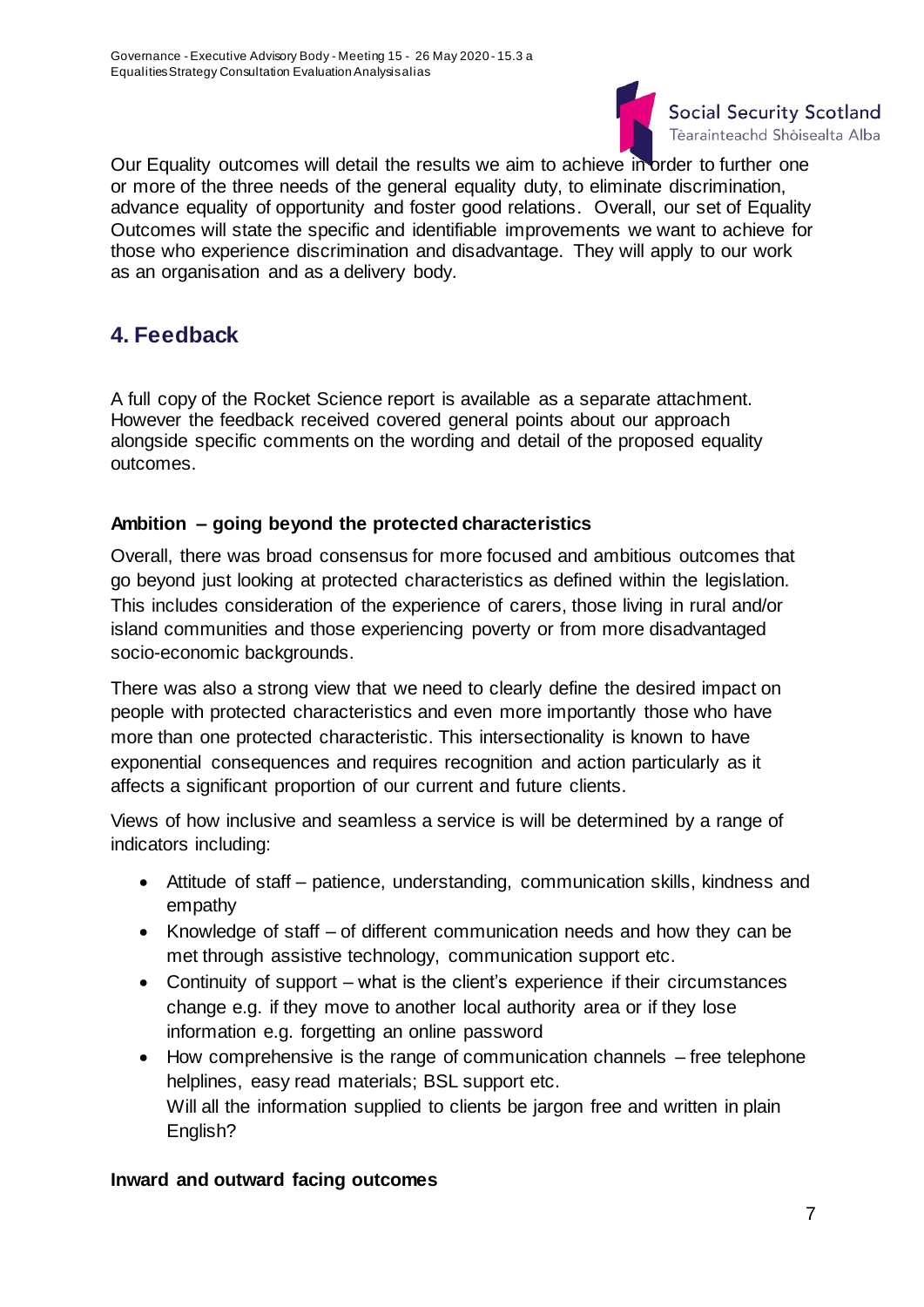

Another area that generated a lot of comment was the need to separate those outcomes that referred to Social Security Scotland as an employer and those that were about us as a service provider/delivery body.

"Less inward facing – if outcome is to be about Social Security Scotland and not how it delivers (public, customers, families) then be explicit."

Many respondent felt that the outcomes should be more about the delivery aspect and were less interested in what we did internally. Others were of the view that if we didn't get the "people" right and generate and maintain a positive, learning organisational culture we would be unable to deliver in a way that met or exceeded our equality ambitions. There was a view that we need to be more explicit in describing how we will be a "different type of public body".

### **Choice of words, tone, detail**

Wording and the language used for the outcomes was an issue for many respondents. Understandably there was a strong view that the document should contain no jargon or acronyms. However, the comments on wording were also about tone and focus.

It was felt that wording could be improved to be more specific and that outcomes could be written with more clarity in how they were to be achieved. This would be done by outlining the situation and need of certain groups first, then detailing the change required, describing a rationale, detailing the activities and strategy to achieve this and finally, describing in detail the means of measuring success of each activity and outcome.

Specific words prompted much discussion. This also links to overall tone and how much Social Security Scotland wished to be understand as a different type of public body.

Wording – "diversity is welcomed" "diversity is celebrated"

"Don't use word "different or differences"

"our people" – is that all of us or just you"

"get the financial support that they are entitled to "

#### **Be specific and detailed – "demonstrate that you know your clients and your staff and what you want the future to look like.**

Respondents wished to see specific protected groups be explicitly mentioned in the overall outcomes as well as the activities and measures of success.

It was mentioned often by respondents that the outcomes should explicitly acknowledge the inequalities some groups (people with protected characteristics) face and the disadvantages they therefore face in terms of accessing welfare benefits. By doing this for each group (protected characteristic/several protected characteristic), Social Security Scotland could then outline specific, relevant and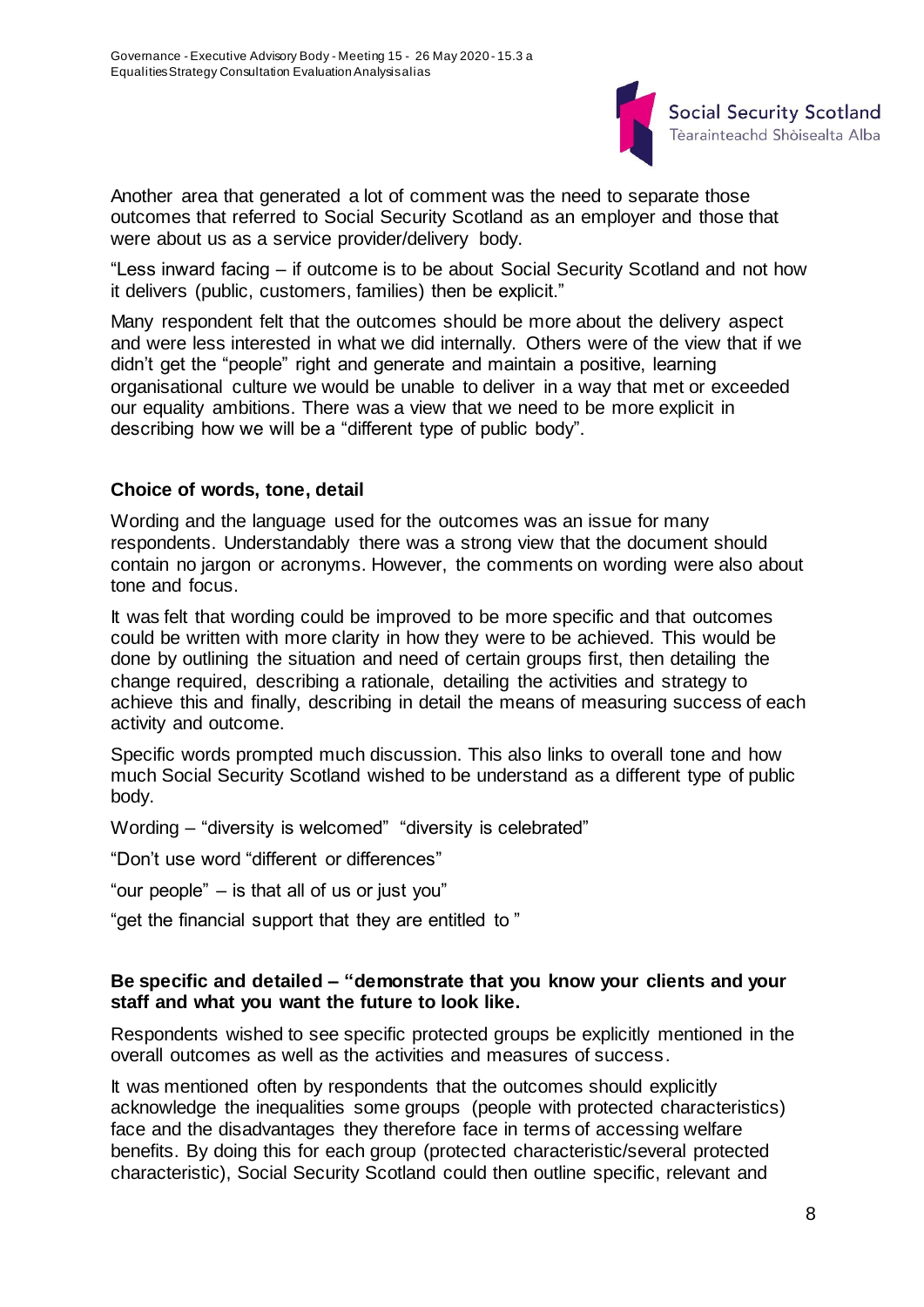

time-bound outcomes which are achievable through activities which could be measured.

### **Continued involvement**

Respondents wished to see more involvement of groups with protected characteristics and for that involvement to be on-going.

There was broad support for the involvement that had been undertaken thus far but many felt that the on-going development of our approach to mainstreaming equality and delivery of actions provided offered an opportunity to step up the nature of involvement.

Suggestions included, disabled people to undertake access audits of proposed locations of local delivery sites and offices and to assess local transport routes for accessibility. Locations also have to be assessed in regard to suitability for the full range of impairments and not just focus on physical access issues. Consideration could also be given to supporting those with lived experience to undertake "mystery shopper" reviews.

Staff training has to be developed in partnership with those with lived experience of the barriers faced by protected groups. Ideally individuals with lived experience should be involved in the delivery of training.

Members welcomed the proposal to offer tailored pre-application support throughout local delivery areas and would be interested in exploring how family members, carers, advocates and other client representatives can be involved in this process.

### **Proposed Approach**

The feedback received clearly states support for Social Security Scotland to go beyond the minimum in meeting our obligations under the legislation. This ambition goes beyond the inclusion of people who share one or more protected characteristic.

Our approach to creating our Equality Strategy will encompass the embedded values of Social Security Scotland and the principles of continuous improvement, inclusive communication and voices of lived experience.

Our first Equalities Mainstreaming and Outcomes plan (Equality Strategy) will set out our equality ambitions, actions and outcomes for the next two years.

We recognise that Social Security Scotland is an organisation defined by constant change and there may be other outcomes needed over the course of this plan. The proposal to establish two Equality Networks ( one internal, on external) will assist in the need to continually review and re-assess our approach and progress.

In response to feedback, the new structure will clearly detail which of the three equality duties the outcome refers to and state the intended impact on people with specific protected characteristics. This approach will support our need to actively reference all elements of our organisation including but not limited to relationships with core Scottish Government functions, our developing Local Delivery service and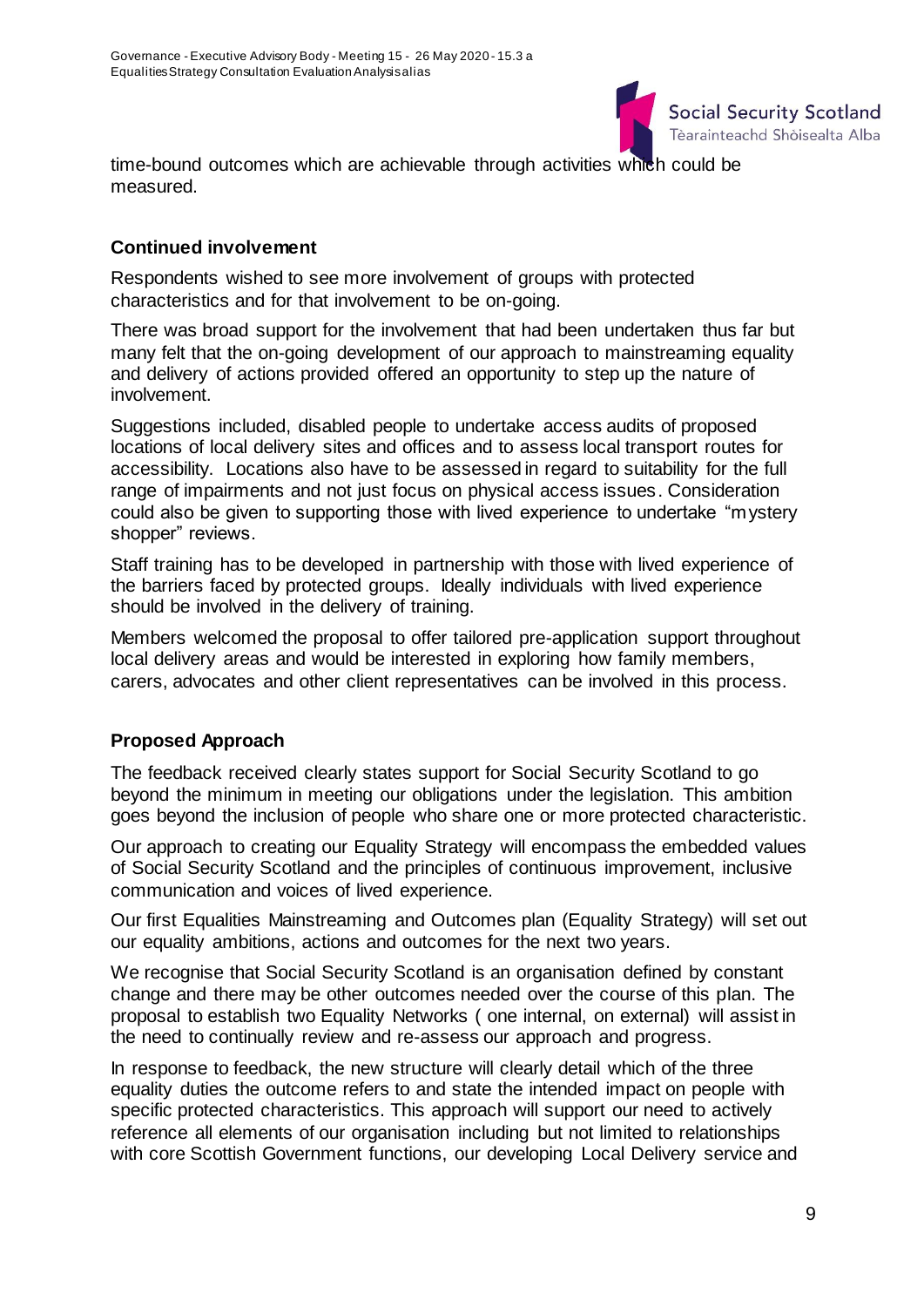

stakeholder relationships, National Engagement and Experience Panels and developing Staff Networks.

We will convey our on-going commitment to a humans-rights approach and how we will include those who share more than one protected characteristic and/or are a carer or affected by poverty. This will be achieved by having a clear vision statement, incorporating our values and reflecting the aims of Our Charter. Furthermore the proposed development of a comprehensive framework to reflect "our way of working" will bring to the fore the vision detailed within Our Charter as to the way we delivery our service, work with others and support our people.

Our approach will demonstrate our understanding of having and using different forms of data to inform and monitor progress. To ensure all actions are evidence-based and progress is monitored via that evidence base. We are in a fortunate position as a new public body to have a wealth of statistics and social research to draw on and to engage with in the development and monitoring of our progress. These include: equality data collected during application process, Client Survey, People Survey, IPSOs Mori research and the Seldom Heard Programme of Research.

### **Recommendations.**

Our recommendations are as follows:

- To publish a Mainstreaming Equality Report that details our current and future commitment to the legislation and the equality related actions within Our Charter.
- To develop a set of Equality Outcomes that will individually and collective demonstrate the ambition of Social Security Scotland in the on-going development and delivery of organisation as an exemplar public body.

Together these documents will constitute our Equalities Approach.

 To establish an Equalities Network (Internal) - comprising representatives of Social Security Scotland and with links to Social Security Directorate and Scottish Government Equalities Unit who can build expertise throughout Social Security Scotland and help ensure that equality is considered routinely.

Additional tasks include:

(1) co-ordinated responses to and involvement with core Scottish Government colleagues on related Scottish Government wide equalities-related Action Plans

(2) to co-ordinate support required for the completion of Equality Impact **Assessments** 

(3) to analyse the various internal data sources to identify trends, patterns and issues.